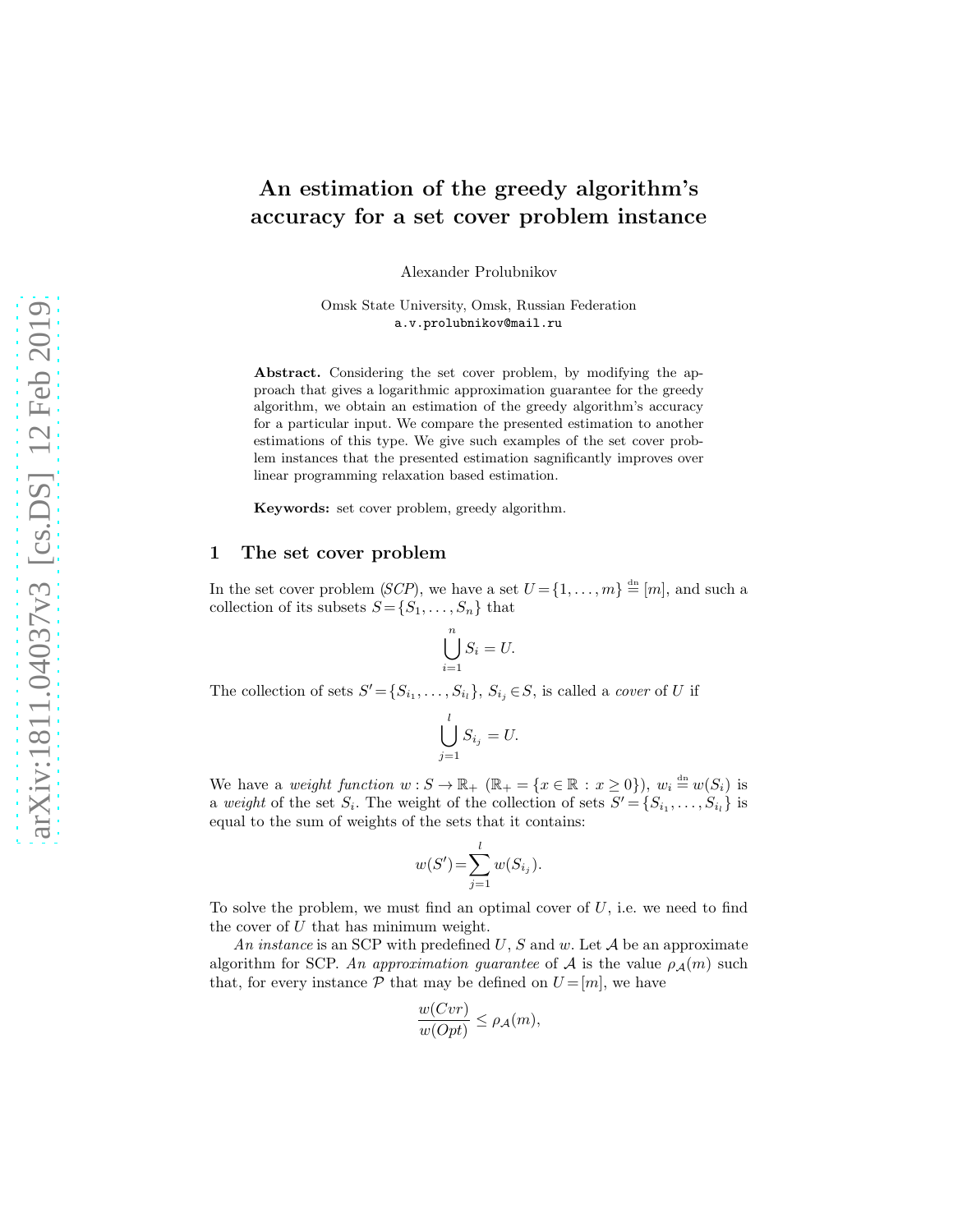where Cvr is a cover obtained by A for the instance  $P$  and Opt is an optimal solution of P.

SCP is NP-hard [\[1\]](#page-9-0). In [\[2\]](#page-9-1), it has been shown that, whenever  $P \neq NP$ holds,  $\rho_A(m)$  > (1 – o(1)) ln m for any approximate algorithm A with polynomial complexity. In [\[3](#page-9-2)[,4\]](#page-9-3), there have been presented another inapproximability results for SCP which exclude the possibility of a polynomial time approximation with better than logarithmic approximation guarantee.

There is the greedy algorithm for approximation of set covering with complexity  $O(m^2n)$ . For positive real valued weights, it holds [\[5\]](#page-9-4) that

$$
\frac{w(Gr)}{w(Opt)} \le H(m) \le \ln m + 1,\tag{1}
$$

where Gr is the cover that the algorithm produces and  $H(m) \stackrel{\text{dn}}{=} \sum_{k=1}^{m} 1/k$ . For a particular instance of the problem, we have

$$
\frac{w(Gr)}{w(Opt)} \le H(\tilde{m}),\tag{2}
$$

where  $\tilde{m} \stackrel{\text{dn}}{=} \max\{|S_i| : S_i \in Opt\}$  and it is specified by the instance. Since SCP is NP-hard, instead of  $\tilde{m}$ , we must use the value of  $\bar{m} \stackrel{\text{dn}}{=} \max\{|S_i| : S_i \in S\}$ in order to obtain more tight upper bound on the ratio  $w(Gr)/w(Opt)$  for a given instance. For non-weighted case of SCP, the upper and lower bounds on the approximation guarantee have been obtained in [\[6\]](#page-9-5). It has been shown that, for the worst case  $P$  that may be specified on  $U = [m]$ , we have

$$
T_l(m) < \frac{w(Gr)}{w(Opt)} < T_u(m),
$$

where  $T_l(m) = \ln m - \ln \ln m - 0.31$ ,  $T_u(m) = \ln m - \ln \ln m + 0.78$ .

Considering a particular instance of the problem, we show how to estimate the ratio  $w(Gr)/w(Opt)$  more precisely than the common logarithmic approximation guarantee (1) suggests. The presented estimation is more accurate than  $H(\bar{m})$ for majority of instances for which the value of  $\bar{m}$  is large enough regarding to m. We give such examples of instances that the presented estimation sagnificantly improves over linear programming relaxation based estimation. The estimation we present may be used to obtain the lower bound on the optimal cover weight and so it can be applied to branch and bound strategies for the problem.

## 2 The estimation of the greedy algorithm's accuracy for an instance of the problem

Implementing the greedy algorithm, we take the sets from  $S$  into  $Gr$  relying on the values of *charged weights*  $w_i/|S_i|$ , i.e. using the values of the weights that  $S_i$  charges to yet uncovered elements of U at the moment we choose a set to include into Gr.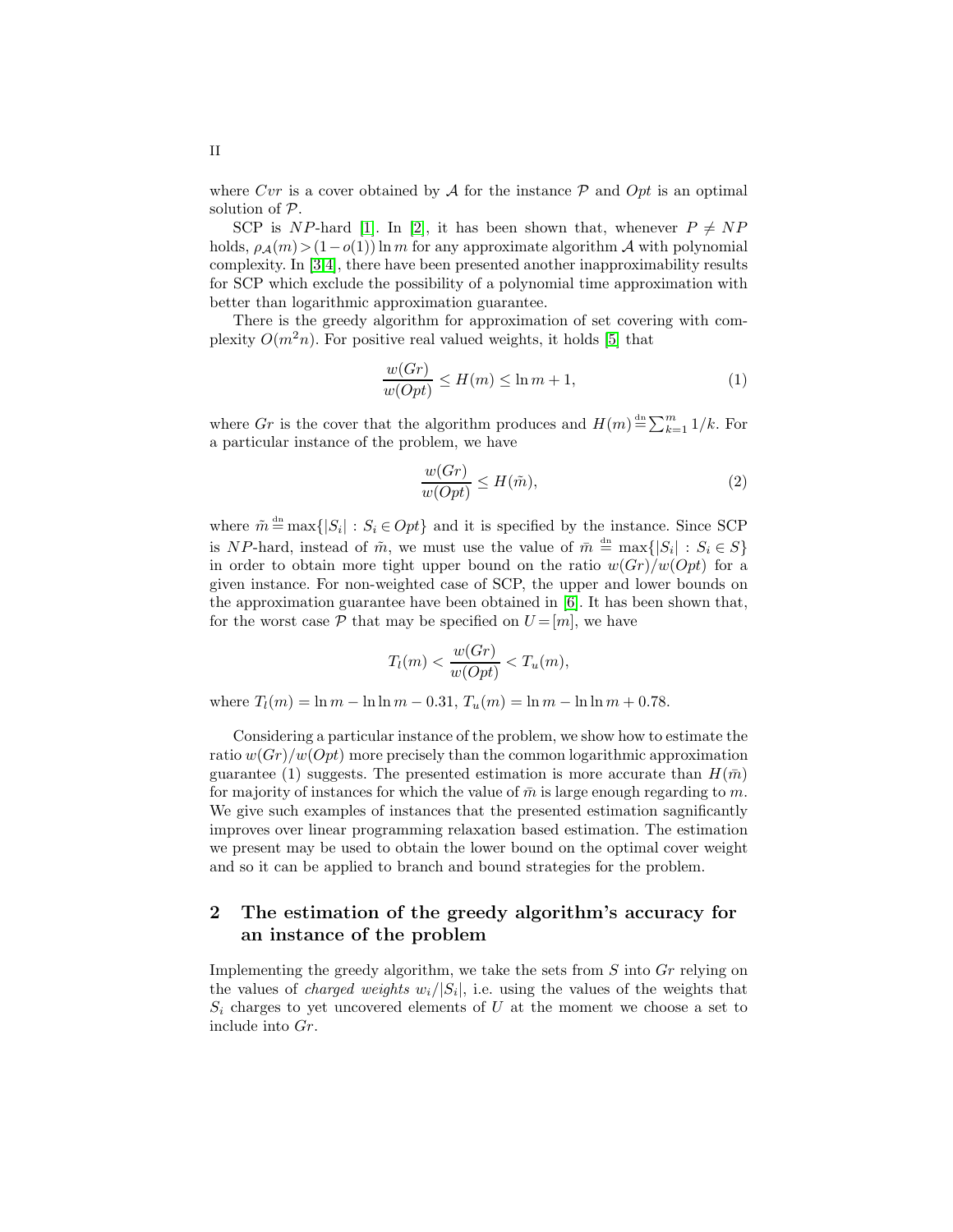### The greedy algorithm for SCP

Step 0.  $Gr := \emptyset$ . **Step 1.** If Gr is a cover of U, then stop the algorithm, else go to the Step 2. **Step 2.** Choose such  $k$  that  $w_k$  $=\min\left\{$  $w_i$  $\sqrt{ }$  $\lambda$  $\sqrt{2}$  $\overline{1}$  $\Big\},$  (3)

$$
\frac{w_k}{|S_k|} = \min\left\{\frac{w_i}{|S_i|} : \left(S_i \in S\right) \land \left(S_i \not\subset \bigcup_{S_j \in Gr} S_j\right)\right\},\tag{3}
$$

$$
Gr := Gr \cup \{S_k\}. S_i := S_i \backslash S_k \text{ for all } S_i \notin Gr. \text{ Go to the Step 1.}
$$

Let it takes l iterations of the greedy algorithm to cover  $U = [m]$  for the instance  $P$  of SCP. Let the algorithm covers  $s_k$  elements of U on its k-th iteration and let  $m_k$  denotes the number of yet uncovered elements of U after the k-th iteration is completed,  $m_0 = m$ , and let  $s = \{s_1, \ldots, s_l\}$ . We shall prove the following theorem.

### Theorem.

$$
\frac{w(Gr)}{w(Opt)} \le G(s) = H(m) - \Delta(\mathcal{P}),\tag{4}
$$

where

$$
G(s) \stackrel{d_n}{=} \sum_{k=1}^{l} \frac{s_k}{m_{k-1}},
$$

 $\Delta(\mathcal{P}) > 0$ .  $\Delta(\mathcal{P}) = 0$  if and only if it takes m iterations of the greedy algorithm to obtain a cover of U.

Also we shall write  $G(\mathcal{P})$  meaning the same thing as when we write  $G(s)$  since the instance  $\mathcal P$  uniquely identifies the sequence s. The estimation  $G(s)$  is a refinement of the estimation  $(1)$ . We prove  $(4)$  by modifying the well known proof of (1). For example, it is presented in [\[7\]](#page-9-6). But, estimating the ratio  $w(Gr)/w(Opt)$ , instead of majorization of the weights that sets from Gr charge to distinct elements of U, we majorize weights of the sets itself. Doing this, we obtain the estimation (4) for an instance and this estimation appears to be more accurate than  $H(\bar{m})$  for a wide share of instances.

Suppose that, before implementing the  $k$ -th iterartion of the greedy algorithm, we have the subset  $U_k$  of the elements of U that are yet uncovered,  $m_k = |U_k|$ . After implementing the Step 2 on the previous iterations, all of the sets in  $S$  contain only elements of  $U_k$ . Let us suppose that, in accordance with (3), the greedy algorithm chooses the set  $S_k$  at the k-th iteration. Then, as it will be shown further,

$$
\frac{w(S_k)}{|S_k|} \le \frac{w(Opt_k)}{m_k},
$$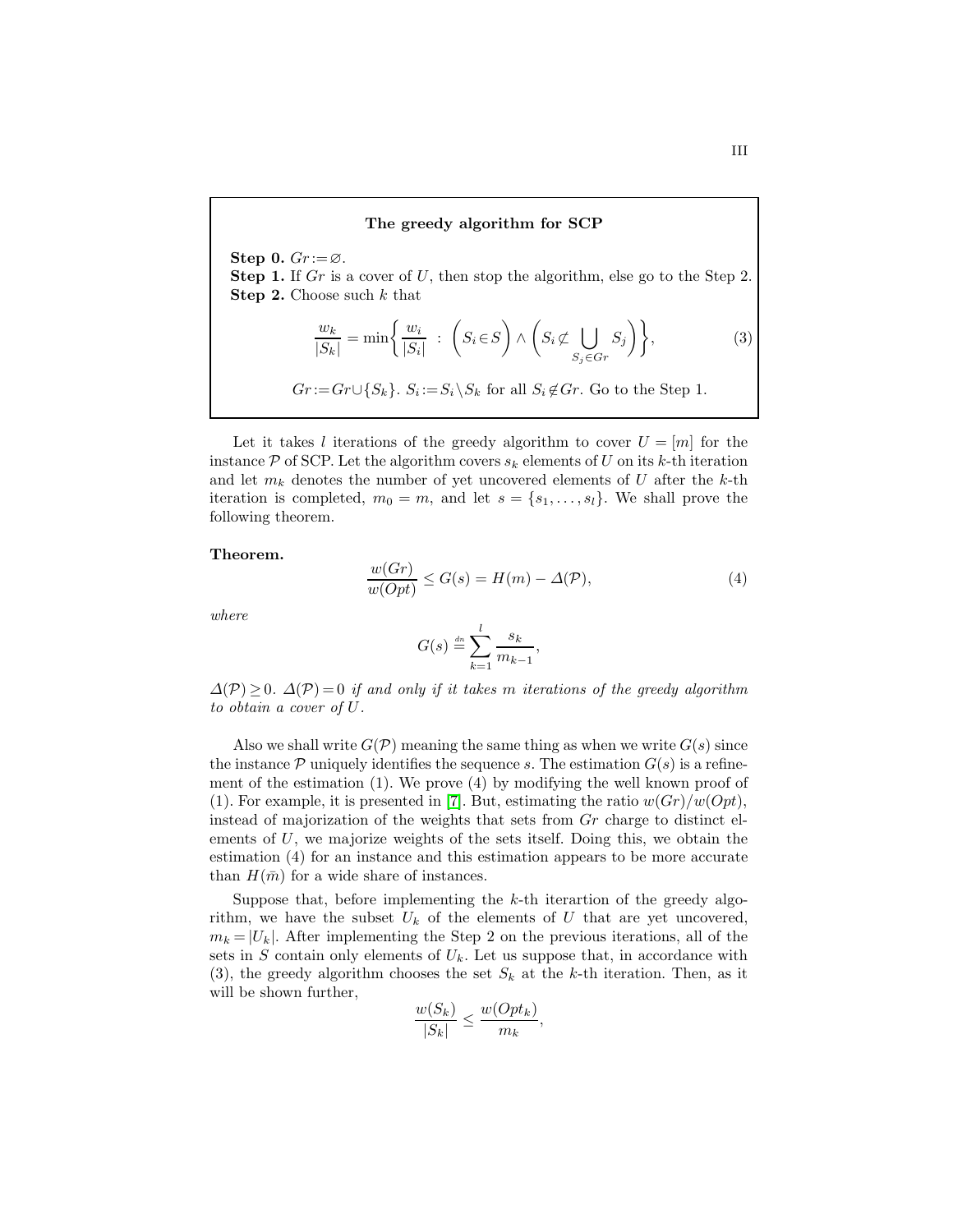where  $Opt_k$  is an optimal cover of  $U_k$  that we may obtain using the modified sets from  $S$ . We use this inequality to prove  $(4)$ . It is also used to prove  $(1)$  and (2), but we prove the different statement that deals with another subject. We don't search for the worst case instance of the problem to obtain an estimation of the greedy algorithm's accuracy on it, but, for a particular instance of the problem, we estimate accuracy of the greedy algorithm. And, as a result, we obtain a bound of a different type on  $w(Gr)/w(Opt)$ .

For an instance  $P$  with  $U = [m]$ , let the ordered collection of sets  $\{S_1, S_2, \ldots, S_l\}$ be the cover Gr. Let  $Opt = \{A_1, A_2, \ldots, A_r\}$ ,  $A_i \in S$ , be an optimal cover and let  $a_i \stackrel{\text{dn}}{=} w(A_i).$ 

Lemma.

$$
\frac{w(S_1)}{|S_1|} \le \frac{w(Opt)}{m}.
$$

Proof. Let

$$
A'_1 = A_1, A'_2 = A_2 \setminus A_1, \ldots, A'_r = A_r \setminus \bigcup_{j=1}^{r-1} A_j.
$$

The sets  $A'_{j}$  are pairwise disjoint. Let us renumber the sets  $A'_{j}$  in accordance with nondecreasing order of ratios  $a_j/|A'_j|$ . Thus we have

$$
\frac{a_1}{|A'_1|} \le \frac{a_2}{|A'_2|} \le \dots \le \frac{a_r}{|A'_r|}
$$

.

Since, for positive  $a, b, c, d$ , holds

$$
\left(\frac{a}{c}\leq\frac{b}{d}\right) \Rightarrow \left(\frac{a}{c}\leq\frac{a+b}{c+d}\right),\end{aligned}
$$

then

$$
\frac{a_1}{|A'_1|} \le \frac{\sum\limits_{j=1}^{n} a_j}{\sum\limits_{j=1}^{r} |A'_j|} = \frac{w(Opt)}{m}.
$$

 $\overline{r}$ 

Taking into account (3), we have

$$
\frac{w(S_1)}{|S_1|} \le \frac{a_1}{|A_1|} = \frac{a_1}{|A'_1|} \le \frac{w(Opt)}{m}.
$$

 $\blacksquare$ 

Let us prove the Theorem now.

**Proof.** Let us consider a selection of a set in Gr at the k-th iteration as a selection of the first set to cover the part of  $U$  that is yet uncovered before the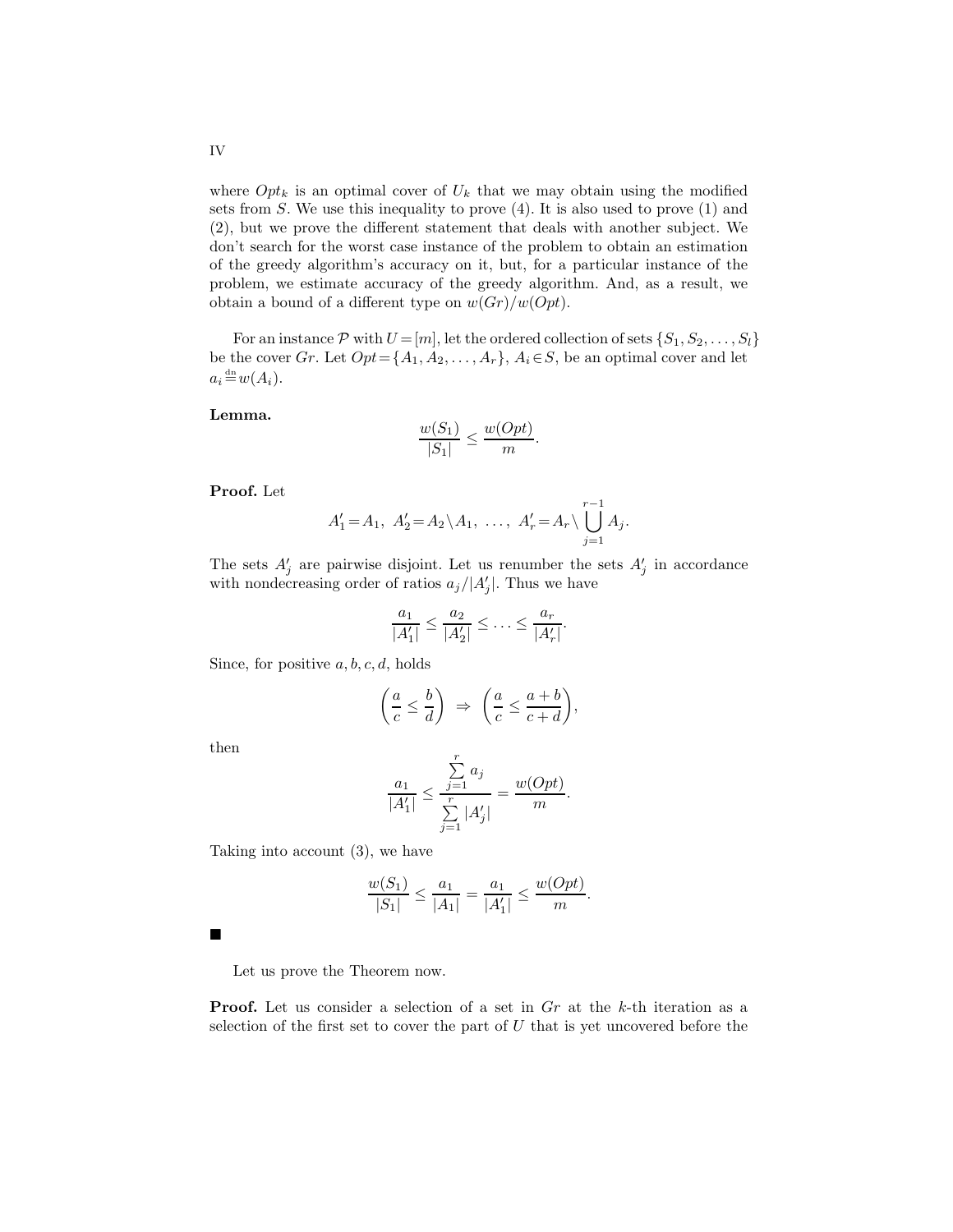iteration. That is to say that we consider a new instance of SCP with modified S. The weights of the sets are the same as initially. Let the greedy algorithm chooses the set  $\hat{S}_k$  on the k-th iteration of its operating, where

$$
\widehat{S}_k = S_k \setminus \bigcup_{j=1}^{k-1} S_j.
$$

Since  $s_k = |\widehat{S}_k|$ , using the proven Lemma, for every iteration, we have

$$
w_1 \leq \frac{s_1}{m_0} w(Opt), w_2 \leq \frac{s_2}{m_1} w(Opt_2), \ldots, w_l \leq \frac{s_l}{m_{l-1}} w(Opt_l).
$$

Since  $w(Opt_l) \leq \ldots \leq w(Opt_2) \leq w(Opt)$ , it holds that

$$
w(Gr) = \sum_{k=1}^{l} w_k \le \frac{s_1}{m_0} w(Opt) + \frac{s_2}{m_1} w(Opt_2) + \dots + \frac{s_l}{m_{l-1}} w(Opt_l) \le
$$
  

$$
\le \left(\frac{s_1}{m_0} + \frac{s_2}{m_1} + \dots + \frac{s_l}{m_{l-1}}\right) w(Opt) =
$$
  

$$
= \left(H(m) - H(m) + \frac{s_1}{m_0} + \frac{s_2}{m_1} + \dots + \frac{s_l}{m_{l-1}}\right) w(Opt) = (H(m) - \Delta(\mathcal{P})) w(Opt),
$$
  
where

where

$$
\Delta(\mathcal{P}) = H(m) - \left(\frac{s_1}{m_0} + \frac{s_2}{m_1} + \ldots + \frac{s_l}{m_{l-1}}\right).
$$

Assuming  $m_l = 0$  and summing over i in deacreasing order, we obtain

$$
\Delta(\mathcal{P}) = \sum_{k=1}^{l} \left( \sum_{i=m_{k-1}}^{m_k+1} \frac{1}{i} - \frac{s_k}{m_{k-1}} \right).
$$

Since

$$
\Delta(\mathcal{P}) = \sum_{k=1}^{l} \left( \sum_{i=m_{k-1}}^{m_k+1} \frac{1}{i} - \frac{s_k}{m_{k-1}} \right) = \sum_{k=1}^{l} \left( \sum_{i=m_{k-1}}^{m_k+1} \frac{1}{i} - \sum_{i=m_{k-1}}^{m_k+1} \frac{1}{m_{k-1}} \right) =
$$

$$
= \sum_{k=1}^{l} \sum_{i=m_{k-1}}^{m_k+1} \left( \frac{1}{i} - \frac{1}{m_{k-1}} \right),
$$

we have  $\Delta(\mathcal{P}) \ge 0$  and  $\Delta(\mathcal{P}) = 0$  if and only if  $m_{k-1} = m_k + 1$ , i.e. if  $s_k = 1$  for all of  $k=\overline{1, l}$ .

# 3 Estimating of the greedy algorithm's accuracy using  $G(s)$  and other estimations

Let P be an instance with  $U = [m], S \subseteq 2^U$ . By the proven theorem, for the instance P, we may estimate the ratio  $w(Gr)/w(Opt)$  using  $G(s)$ , where s is a sequence that the greedy algorithm produces on  $\mathcal{P}$ . Let  $m(s) \stackrel{\text{dn}}{=} \max\{|s_i| : s_i \in s\}.$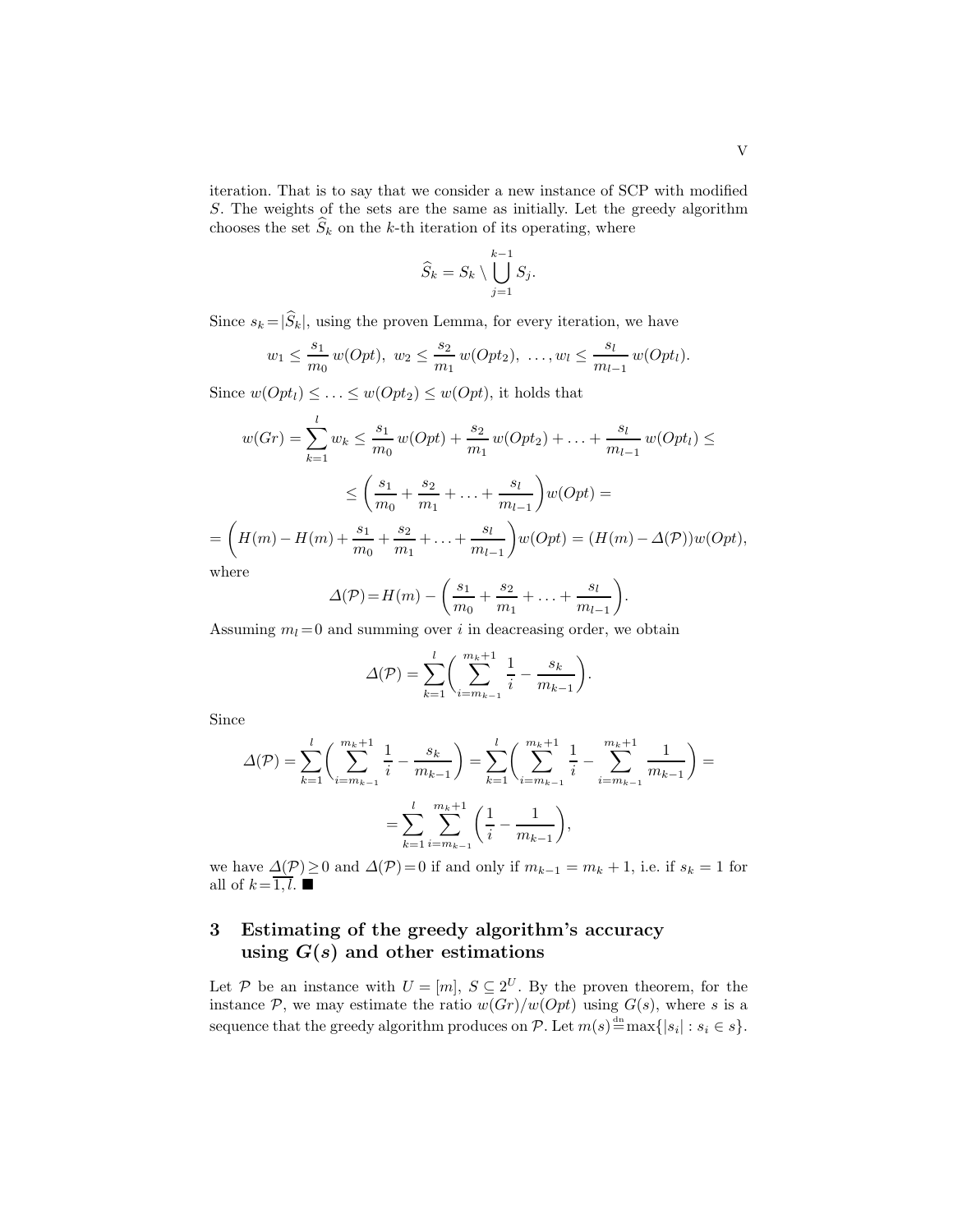### 3.1 A comparison of  $G(s)$  with  $H(\bar{m})$

Let us compare  $G(s)$  to  $H(\bar{m})$  (but not to  $H(m)$ ) considering them as two different ways of obtaining the bound on  $w(Gr)/w(Opt)$  for a particular instance. Any bound of such type ought to be compared with  $H(\bar{m})$  since, at best, all of them are logarithmic for the worst case instances.

We compare  $G(s)$  to  $H(\bar{m})$  for all of the the instances that may be defined on  $U = [m]$  for  $m = \overline{10, 35}$ , using the classes  $\mathcal{C}_s$  of instances.

Classes  $\mathcal{C}_s$  of instances. For every sequence  $s = \{s_1, \ldots, s_l\}$ , there exists such a class  $C_s$  of instances that the greedy algorithm produces s on them. For example, the greedy algorithm produces a particular sequence  $s$  if the instance has the following form. Let  $l > 1$ ,  $q_i = \sum_{j=1}^i s_j$ ,  $i = \overline{2, l}$ ,  $q_1 = 0$ . Let

$$
S = \{S_1, \ldots, S_l, A\},\
$$

where  $S_i = \{q_i + 1, \ldots, q_i + s_i\}, A = \{1, 2, \ldots, m\}.$  Let  $w(S_i) = |S_i| = s_i$  for  $i=1, l-1, w(S_l) = |S_l|+1, w(A) = m+\varepsilon, 0 < \varepsilon < 1$ . Using the greedy algorithm, we obtain the cover which consists of sets  $S_1, \ldots, S_l$  for such instances. The weight of this cover is equal to  $m+1$ , while the weight of the optimal cover (the weight of the set A) is equal to  $m+\varepsilon$ . So, having the instance as an input, the greedy algorithm produces the sequence s.

To compare  $G(s)$  and  $H(\bar{m})$ , for any m, we split the set of instances on  $U = [m]$  into the classes  $\mathcal{C}_s$ . Since  $m(s) \leq \bar{m}$  for any  $\mathcal{P} \in \mathcal{C}_s$ , the value of  $H(m(s))$ is not larger than the value of  $H(\bar{m})$ . Thus, counting the number of the instances of s for which  $G(s) < H(m(s))$  holds, we obtain a numeric lower bound on the number of such instances s that  $G(s) < H(\bar{m})$  holds for all  $\mathcal{P} \in \mathcal{C}_s$ . And thus, for given m, we estimate the share of such classes  $\mathcal{C}_s$  that  $G(s) < H(\bar{m})$  for  $\mathcal{P} \in \mathcal{C}_s$ .

The share of classes  $\mathcal{C}_s$  for which  $G(s) < H(\bar{m})$ . Let  $\mu(s) \stackrel{\text{dn}}{=} m(s)/m$ . In the Table 1, according to  $\mu(s)$  that belongs to predefined intervals, we show the shares of the classes  $\mathcal{C}_s$  for which the estimation  $G(s)$  appears to be more accurate than the estimation  $H(m(s))$ . Going through all of the possible instances of s for  $m = \overline{10, 35}$ , we have found that the share of such classes grows as the value of  $\mu(s)$  grows. And it also shows that such a share tends to grow as m grows.

The refinement over  $H(\bar{m})$  by  $G(s)$  when  $G(s) \leq H(\bar{m})$ . The Table 2 shows how much the estimation  $G(s)$  may be more accurate than  $H(m(s))$  for different values of  $\mu(s)$ . For such s that  $G(s) < H(m(s))$ , let

$$
\Delta(s) \stackrel{\text{dn}}{=} (H(m(s)) - G(s))/H(m(s)) \times 100,
$$

i.e.  $\Delta(s)$  is an improvement of  $G(s)$  over  $H(m(s))$  in percents. We present the mean and the maximum values of the improvements for  $m = 10,35$  and for different values of  $\mu(s)$ . While the value of  $H(m(s))$  belongs to the interval [2.93, 4.15] for all of the sequences s that may be defined on [m],  $10 \le m \le 35$ ,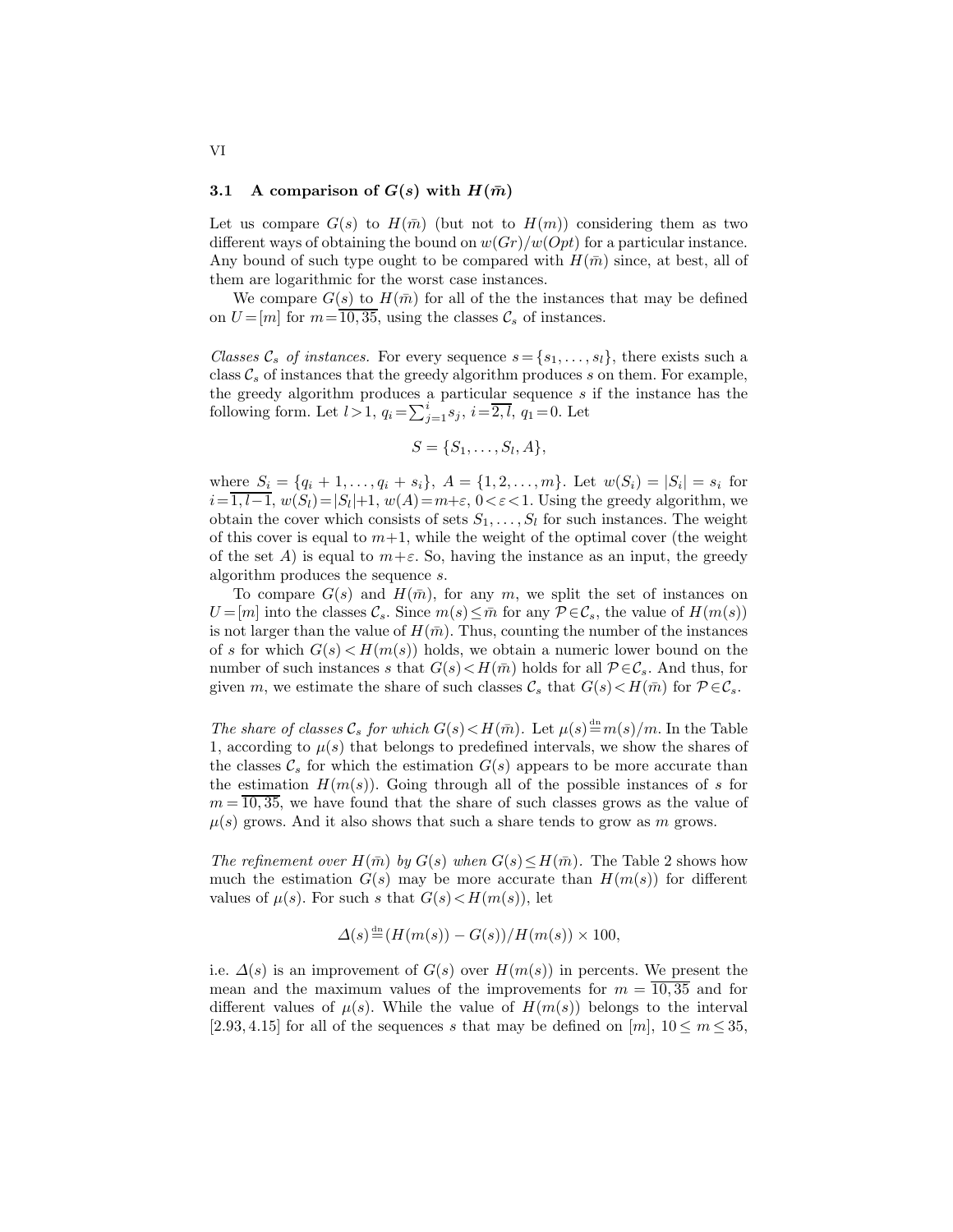|                  |                |      | $m\mu \in (0, 0.2]$ $\mu \in (0.2, 0.4]$ $\mu \in (0.4, 0.6]$ $\mu \in (0.6, 0.8]$ $\mu \in (0.8, 1]$ |      |     |
|------------------|----------------|------|-------------------------------------------------------------------------------------------------------|------|-----|
| 10               | $\overline{0}$ | 13.5 | 64.8                                                                                                  | 100  | 100 |
| 11               | $\overline{0}$ | 12.4 | 54.7                                                                                                  | 92.5 | 100 |
| 12               | $\overline{0}$ | 9.9  | 52.9                                                                                                  | 97.5 | 100 |
| 13               | $\overline{0}$ | 13.9 | 64.5                                                                                                  | 93.3 | 100 |
| $\overline{14}$  | $\overline{0}$ | 9.1  | 56.1                                                                                                  | 96.2 | 100 |
| 15               | $\overline{0}$ | 14.5 | 69.6                                                                                                  | 99.0 | 100 |
| 16               | $\overline{0}$ | 12.9 | 62.6                                                                                                  | 96.2 | 100 |
| $\overline{17}$  | $\overline{0}$ | 11.6 | 58.7                                                                                                  | 98.3 | 100 |
| 18               | $\overline{0}$ | 12.4 | 65.0                                                                                                  | 95.7 | 100 |
| 19               | $\overline{0}$ | 11.0 | 61.2                                                                                                  | 97.7 | 100 |
| 20               | $\overline{0}$ | 19.5 | 67.4                                                                                                  | 99.1 | 100 |
| 21               | $\overline{0}$ | 15.5 | 63.2                                                                                                  | 97.2 | 100 |
| $\overline{22}$  | $\overline{0}$ | 11.8 | 59.6                                                                                                  | 98.7 | 100 |
| $\overline{23}$  | $\overline{0}$ | 11.1 | 64.7                                                                                                  | 96.7 | 100 |
| 24               | $\overline{0}$ | 10.1 | 61.3                                                                                                  | 98.1 | 100 |
| 25               | $\overline{0}$ | 18.6 | 68.5                                                                                                  | 99.2 | 100 |
| $\overline{26}$  | $\overline{0}$ | 16.9 | 64.2                                                                                                  | 97.8 | 100 |
| 27               | $\overline{0}$ | 15.1 | 59.7                                                                                                  | 98.8 | 100 |
| 28               | $\overline{0}$ | 14.1 | 65.9                                                                                                  | 97.4 | 100 |
| 29               | $\overline{0}$ | 12.0 | 62.8                                                                                                  | 98.5 | 100 |
| 30               | 0.5            | 17.2 | 67.2                                                                                                  | 99.2 | 100 |
| 31               | 0.2            | 15.8 | 64.0                                                                                                  | 98.1 | 100 |
| $\overline{32}$  | 0.1            | 14.5 | 61.0                                                                                                  | 98.9 | 100 |
| 33               | $\overline{0}$ | 13.5 | 65.0                                                                                                  | 97.8 | 100 |
| 34               | $\overline{0}$ | 12.5 | 62.2                                                                                                  | 98.6 | 100 |
| $35\overline{)}$ | 0.9            | 15.8 | 66.9                                                                                                  | 99.3 | 100 |

**Table 1.** The share of sequences s for which  $G(s) < H(m(s))$ .

it may be seen that, for large enough values of  $\mu(s)$ , the improvement  $\Delta(s)$  can be tens of percents.

To conclude these observations, we may say that  $H(\tilde{m})$  is more accurate than  $G(s)$  when  $\tilde{m}$  is rather small that is to say that the collection S contains only sets of low cardinality. But if there are high cardinality sets in  $S$  and the greedy algorithm takes them into  $Gr$ , the estimation  $G(s)$  appears to be more accurate than  $H(\tilde{m})$ . For the case when  $\tilde{m}=m$  and  $s_1=m$ ,  $G(s)=1$  and  $H(\tilde{m})=H(m)$ , i.e. the estimation  $G(s)$  is an accurate estimation of the ratio  $w(Gr)/w(Opt)$ , while the value of  $H(\tilde{m})$  approaches its maximum value that gives the worst case of the logarithmic bound on  $w(Gr)/w(Opt)$ .

### 3.2  $G(s)$  and linear programming relaxation based estimation

SCP may be formulated as an integer programming problem. A *fractional cover* is a feasible solution of linear programming relaxation of the integer program for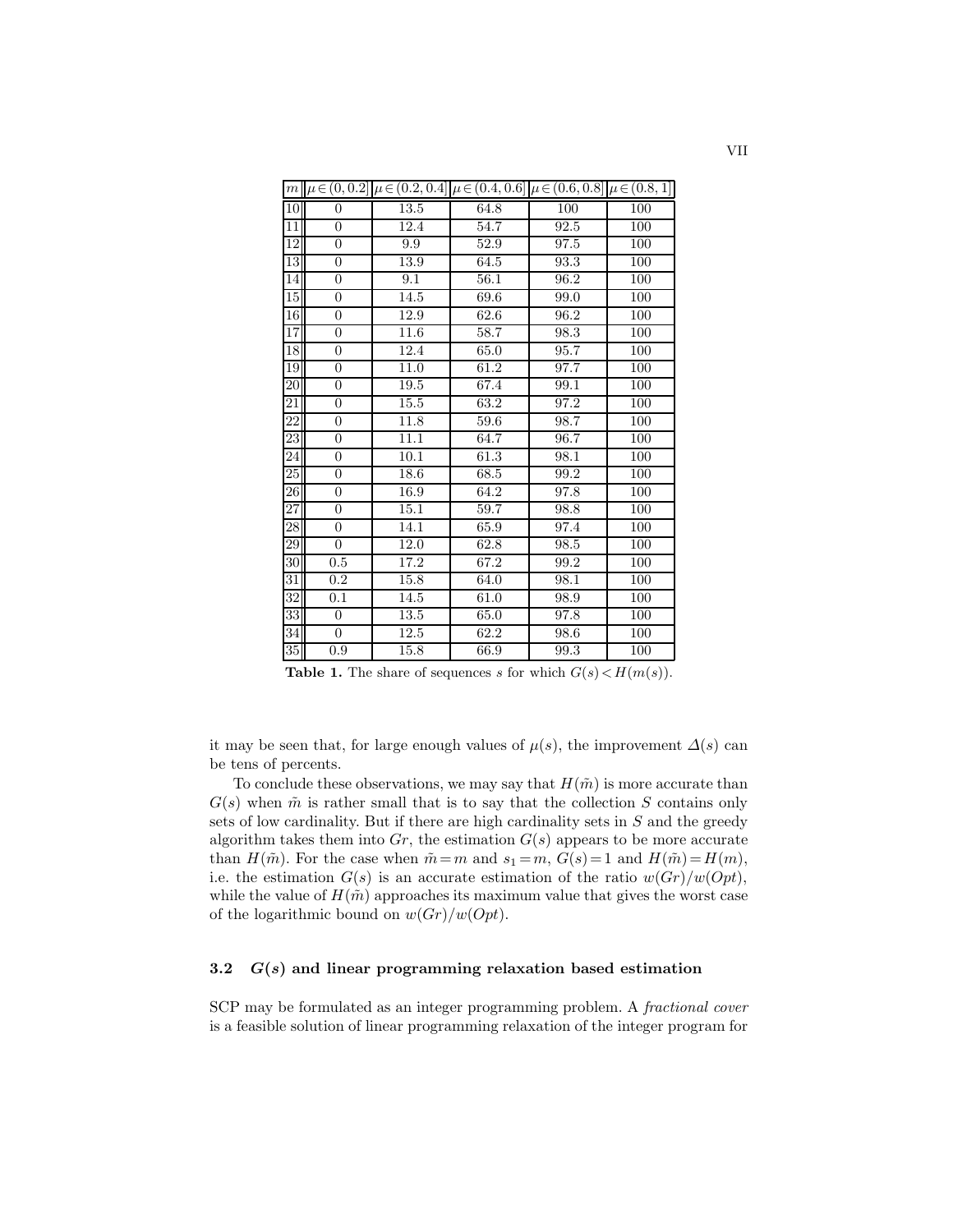| m  | $\mu \in (0, 0.2]$ |                | $\mu \in (0.2, 0.4]$ |      | $\mu \in (0.4, 0.6]$            |      | $\mu \in (0.6, 0.8]$            |               | $\mu \in (0.8, 1]$ |                   |
|----|--------------------|----------------|----------------------|------|---------------------------------|------|---------------------------------|---------------|--------------------|-------------------|
|    | $mean\Delta$       | $\max \Delta$  | $mean\Delta$         |      | $\max \Delta \text{mean}\Delta$ |      | $\max \Delta \text{mean}\Delta$ | $\max \Delta$ | $mean \Delta$      | $\max \Delta$     |
| 10 | $\overline{0}$     | $\theta$       | 12.3                 | 18.4 | 21.3                            | 42.9 | 30.9                            | 55.8          | 53.3               | 65.9              |
| 11 | $\overline{0}$     | $\theta$       | 8.9                  | 14.9 | 20.1                            | 40.6 | 27.9                            | 53.2          | 45.5               | 66.9              |
| 12 | $\theta$           | $\theta$       | 6.7                  | 12.0 | 19.1                            | 45.4 | 29.6                            | 55.8          | 47.3               | 67.8              |
| 13 | $\overline{0}$     | $\theta$       | 10.9                 | 24.2 | 19.1                            | 43.6 | 27.9                            | 58.0          | 48.8               | 68.6              |
| 14 | $\overline{0}$     | $\overline{0}$ | 10.2                 | 21.8 | 20.1                            | 47.4 | 29.7                            | 59.8          | 50.1               | 69.2              |
| 15 | $\theta$           | $\theta$       | 13.9                 | 30.6 | 20.7                            | 50.5 | 31.1                            | 61.3          | 51.3               | 69.9              |
| 16 | $\overline{0}$     | $\theta$       | 13.1                 | 28.6 | 19.7                            | 49.2 | 28.3                            | 59.7          | 45.8               | 70.4              |
| 17 | $\theta$           | $\overline{0}$ | 11.7                 | 26.8 | 19.1                            | 51.8 | 29.7                            | 61.2          | 47.0               | 70.9              |
| 18 | $\overline{0}$     | $\theta$       | 12.8                 | 33.6 | 20.0                            | 50.7 | 28.0                            | 62.4          | 48.0               | 71.4              |
| 19 | $\overline{0}$     | $\theta$       | 12.4                 | 32.0 | 19.5                            | 52.9 | 29.2                            | 63.5          | 48.9               | 71.8              |
| 20 | $\overline{0}$     | $\overline{0}$ | 12.7                 | 37.5 | 20.8                            | 54.9 | 30.4                            | 64.5          | 49.8               | 72.2              |
| 21 | $\overline{0}$     | $\overline{0}$ | 12.2                 | 36.0 | 19.8                            | 54.0 | 28.2                            | 63.4          | 45.5               | 72.6              |
| 22 | $\overline{0}$     | $\overline{0}$ | 12.3                 | 34.8 | 19.2                            | 55.7 | 29.2                            | 64.3          | 46.4               | $\overline{72.9}$ |
| 23 | $\Omega$           | $\theta$       | 13.5                 | 39.3 | 19.9                            | 54.9 | 27.6                            | 65.2          | 47.1               | 73.2              |
| 24 | $\overline{0}$     | $\overline{0}$ | 13.2                 | 38.1 | 19.4                            | 56.4 | 28.6                            | 65.9          | 47.8               | 73.5              |
| 25 | $\overline{0}$     | $\theta$       | 12.9                 | 42.0 | 19.8                            | 57.8 | 29.6                            | 66.6          | 48.5               | 73.8              |
| 26 | $\Omega$           | $\theta$       | 12.3                 | 40.9 | 19.2                            | 57.1 | 27.7                            | 65.8          | 45.0               | 74.1              |
| 27 | $\overline{0}$     | $\theta$       | 12.0                 | 39.9 | 19.0                            | 58.4 | 28.6                            | 66.5          | 45.7               | 74.3              |
| 28 | $\overline{0}$     | $\theta$       | 12.3                 | 43.2 | 19.2                            | 57.7 | 27.1                            | 67.1          | 46.3               | 74.5              |
| 29 | $\Omega$           | $\Omega$       | 12.2                 | 42.3 | 18.7                            | 58.9 | 27.9                            | 67.7          | 46.9               | 74.8              |
| 30 | 2.7                | 6.8            | 13.1                 | 45.2 | 19.4                            | 59.9 | 28.7                            | 68.2          | 47.4               | 75.0              |
| 31 | 2.2                | 5.5            | 12.7                 | 44.4 | 18.8                            | 59.4 | 27.2                            | 67.5          | 44.5               | 75.2              |
| 32 | 1.7                | 4.3            | 12.4                 | 43.6 | 18.4                            | 60.4 | 28.0                            | 68.1          | 45.0               | 75.4              |
| 33 | 1.3                | 3.1            | 12.4                 | 46.2 | 18.9                            | 59.9 | 26.6                            | 68.6          | 45.5               | 75.5              |
| 34 | 0.9                | $2.0\,$        | 12.2                 | 45.4 | 18.5                            | 60.8 | 27.3                            | 69.0          | 46.0               | 75.7              |
| 35 | 5.5                | 11.9           | 13.3                 | 47.7 | 18.8                            | 61.6 | 28.0                            | 69.4          | 46.5               | 75.9              |

Table 2. Improvement of the greedy algorithm's accuracy estimation.

an instance. Having the optimal fractional cover  $Opt_{LP} \in \mathbb{R}^n$  for  $\mathcal{P}$ , since

$$
w(Opt_{LP}) \le w(Opt),
$$

we may obtain the upper bound on  $w(Gr)/w(Opt)$  for the instance:

$$
\frac{w(Gr)}{w(Opt)} \le \frac{w(Gr)}{w(Opt_{LP})}.\tag{5}
$$

Let  $R(\mathcal{P}) \stackrel{\text{dn}}{=} w(Gr)/w(Opt_{LP}).$ 

The *integrality gap*  $IG(\mathcal{P})$  is a structural property of an integer programming problem instance that chracterize accuracy of its approximation using linear programming relaxation:

$$
IG(\mathcal{P}) \stackrel{\text{dn}}{=} \frac{w(Opt)}{w(Opt_{LP})}.
$$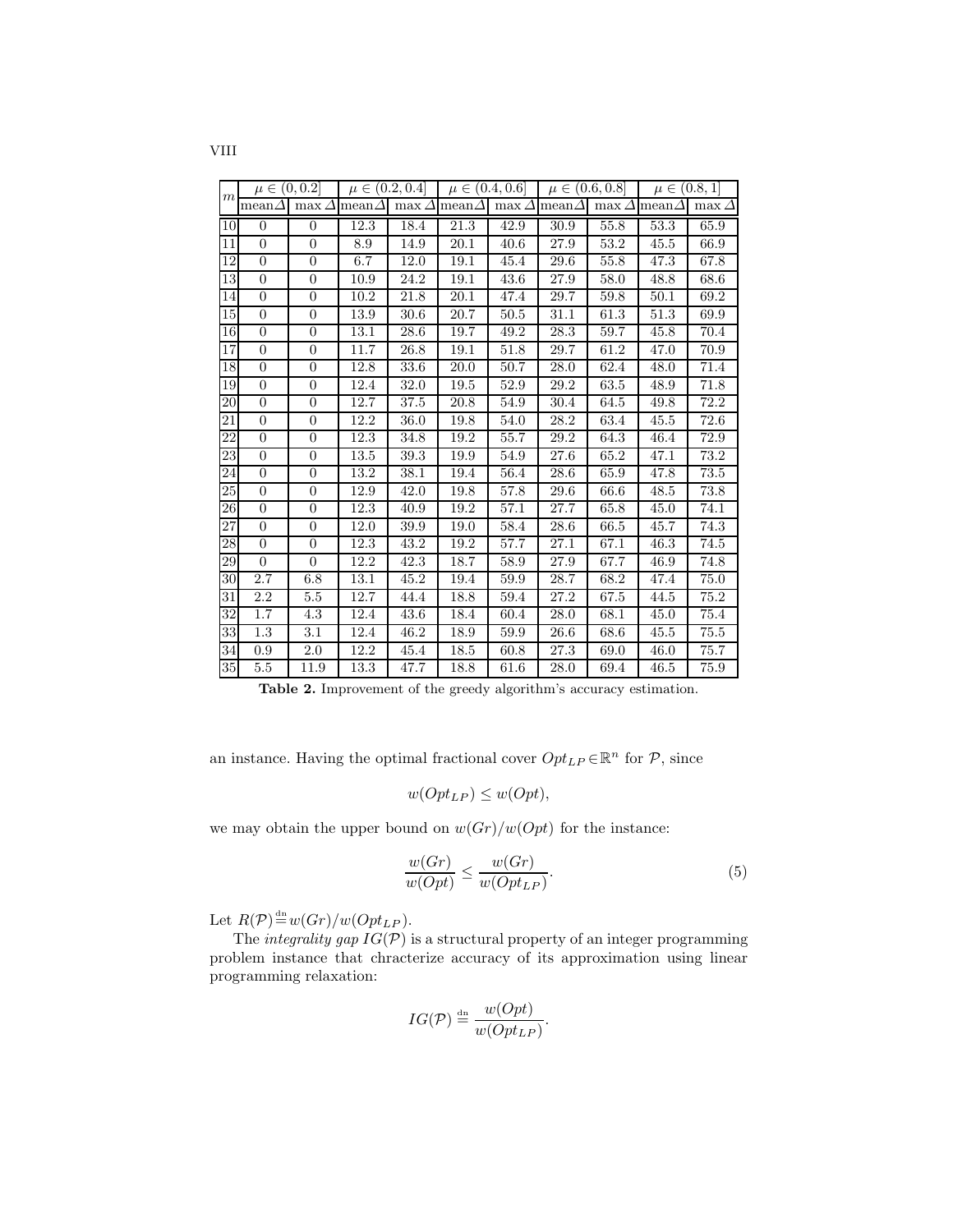As a consequence of high integrality gap for an SCP instance, the estimation (5) may be too rough.

It is not hard to obtain such instance  $P$  with relatively low  $IG(P)$  that  $R(\mathcal{P}) < G(\mathcal{P})$ , but, also, there are such instances  $\mathcal P$  that estimation  $G(\mathcal{P})$  sagnificantly improves over linear programming relaxation based estimation  $R(\mathcal{P})$ .

Consider the following instance from [\[7\]](#page-9-6). Let  $m = 2<sup>k</sup> - 1$ ,  $k \in \mathbb{Z}_+$ ,  $U =$  ${e_1, \ldots, e_m}$ , where elements  $e_i$  of U are k-dimensional vectors over  $\mathbb{GF}_2$ . Each of the vectors  $e_i = (e_{i1}, \ldots, e_{ik})$  is a binary representation of the number i, i.e.  $i = \sum_{j=1}^{k} 2^{j-1} e_{ij}$ . Let  $S_i = \{e_j : e_i \cdot e_j = 1\}$  where  $e_i \cdot e_j$  denote the inner product of the vectors. Thus, for the instance,  $S = \{S_1, \ldots, S_m\}$ .  $w(S_i) = 1$  for  $i = \overline{1, m}$ .

For such instance  $P$ , we have a fractional cover

$$
Cvr_{LP} = \left(\frac{2}{m+1}, \dots, \frac{2}{m+1}\right),
$$

 $Cvr_{LP} \in \mathbb{R}^m$ .  $w(Cvr_{LP}) = 2m/(m+1) < w(Opt)$ ,  $w(Gr) = k$ .  $IG(\mathcal{P}) > 0.5 \log_2 m$ . In the Table 3, there are shown lower bounds on values of  $IG(\mathcal{P})$  and  $R(\mathcal{P})$  and the values of  $G(\mathcal{P})$  for  $k = 5, 10$  (in brackets, after the value of k, we show the dimension m of the instance). It shows that the value of  $G(\mathcal{P})$  basically stays the same for increasing values of k, while  $R(\mathcal{P})$  is greater than  $G(\mathcal{P})$  and the difference between them tends to grow as k grows.

| k(m)                                                                                                                                                                                                                                                                                                                                                                                                                                                                       |          |          |      |           |      | $\  5 (31) \  6 (63) \  7 (127) \  8 (255) \  9 (511) \  10 (1023) \ $ |
|----------------------------------------------------------------------------------------------------------------------------------------------------------------------------------------------------------------------------------------------------------------------------------------------------------------------------------------------------------------------------------------------------------------------------------------------------------------------------|----------|----------|------|-----------|------|------------------------------------------------------------------------|
| $IG(\mathcal{P}) >$                                                                                                                                                                                                                                                                                                                                                                                                                                                        | 2.48     | 2.99     | 3.49 | 4.00      | 4.50 | 5.00                                                                   |
| $R(\mathcal{P})$                                                                                                                                                                                                                                                                                                                                                                                                                                                           | 2.58     | 3.05     | 3.53 | 4.02      | 4.51 | 5.01                                                                   |
| $G(\mathcal{F}% )=\left( \mathcal{F}_{A_{1}}\right) ^{\ast }=\mathcal{F}_{A_{1}}\left( \mathcal{F}_{A_{2}}\right) ^{\ast }=\mathcal{F}_{A_{1}}\left( \mathcal{F}_{A_{1}}\right) ^{\ast }=\mathcal{F}_{A_{1}}\left( \mathcal{F}_{A_{2}}\right) ^{\ast }=\mathcal{F}_{A_{1}}\left( \mathcal{F}_{A_{1}}\right) ^{\ast }=\mathcal{F}_{A_{1}}\left( \mathcal{F}_{A_{2}}\right) ^{\ast }=\mathcal{F}_{A_{1}}\left( \mathcal{F}_{A_{1}}\right) ^{\ast }=\mathcal{F}_{A_{1}}\left$ | $1.29\,$ | $1.30\,$ | 1.30 | $_{1.30}$ | 1.30 | $1.30\,$                                                               |

**Table 3.**  $IG(\mathcal{P}), R(\mathcal{P})$  and  $G(\mathcal{P})$  for the instances from [\[7\]](#page-9-6).

Computational costs of estimating  $w(Gr)/w(Opt)$ . Note that, despite the polynomial complexity of obtaining  $w(Opt_{LP})$ , it is hard to compute  $w(Opt_{LP})$  in reasonable time for real-world problems with  $m \geq 4500$  [\[8\]](#page-9-7). Subsequently, dealing with high dimensional instances, it is computationally hard to compute  $R(\mathcal{P})$ or, using branch and bound methods, it is hard to obtain the lower bounds on optimal cover's weights for subproblems' instances. Whilst the computational complexity of obtaining  $G(s)$  is  $O(m^2n)$ .

### Conclusions

Considering the set cover problem, we estimate the accuracy of the greedy algorithm for a given input. We show that the accuracy may be estimated more precisely than approximation guarantee suggests if we take into account the algorithm operating on the instance. We compare the presented estimation to